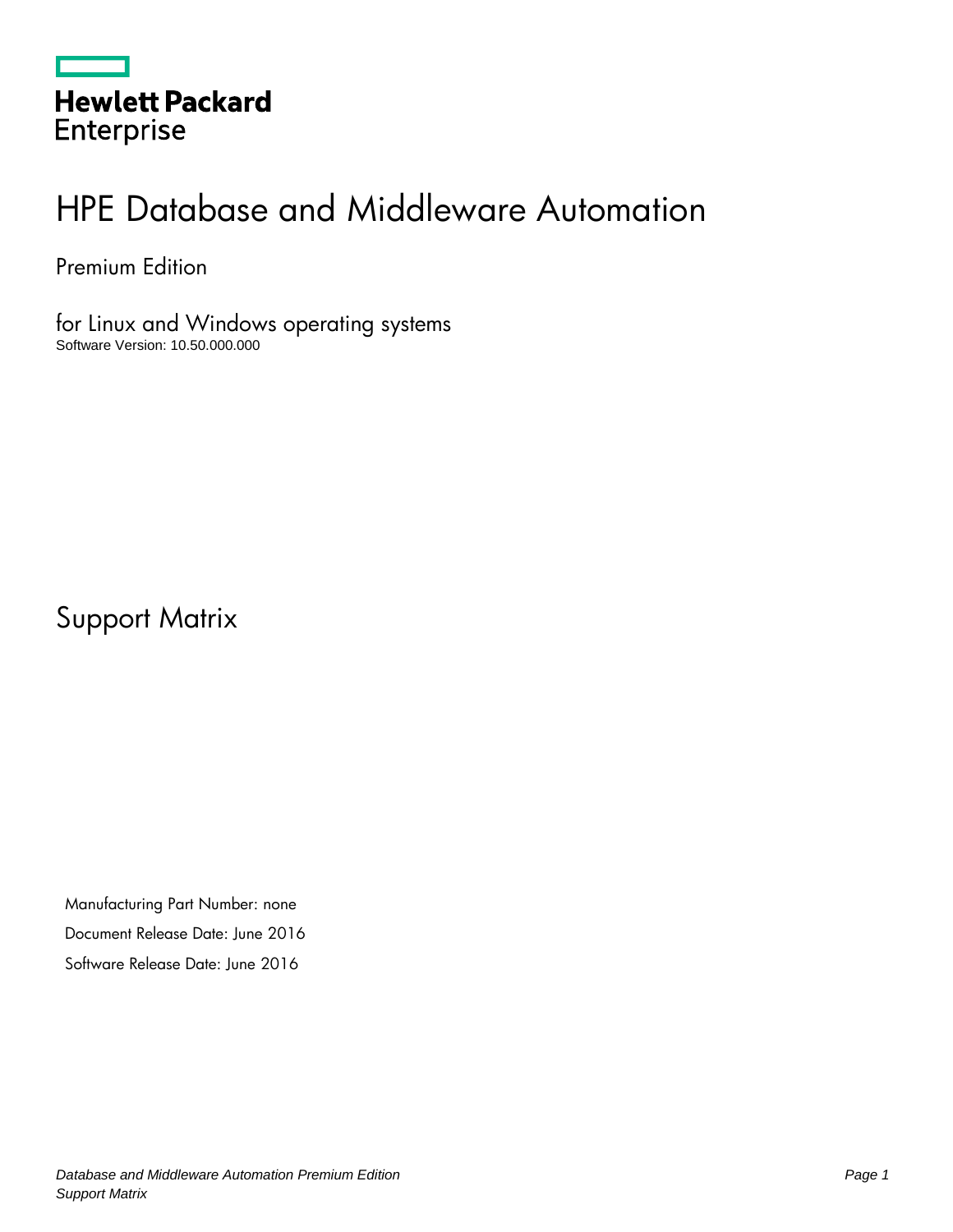# Legal Notices

### **Warranty**

The only warranties for Hewlett Packard Enterprise products and services are set forth in the express warranty statements accompanying such products and services. Nothing herein should be construed as constituting an additional warranty. HPE shall not be liable for technical or editorial errors or omissions contained herein.

The information contained herein is subject to change without notice.

### Restricted Rights Legend

Confidential computer software. Valid license from HPE required for possession, use or copying. Consistent with FAR 12.211 and 12.212, Commercial Computer Software, Computer Software Documentation, and Technical Data for Commercial Items are licensed to the U.S. Government under vendor's standard commercial license.

#### Copyright Notices

© Copyright 2016 Hewlett Packard Enterprise Development LP

### Trademark Notices

Adobe™ is a trademark of Adobe Systems Incorporated.

Microsoft® and Windows® are U.S. registered trademarks of Microsoft Corporation.

UNIX® is a registered trademark of The Open Group.

This product includes an interface of the 'zlib' general purpose compression library, which is Copyright © 1995-2002 Jean-loup Gailly and Mark Adler.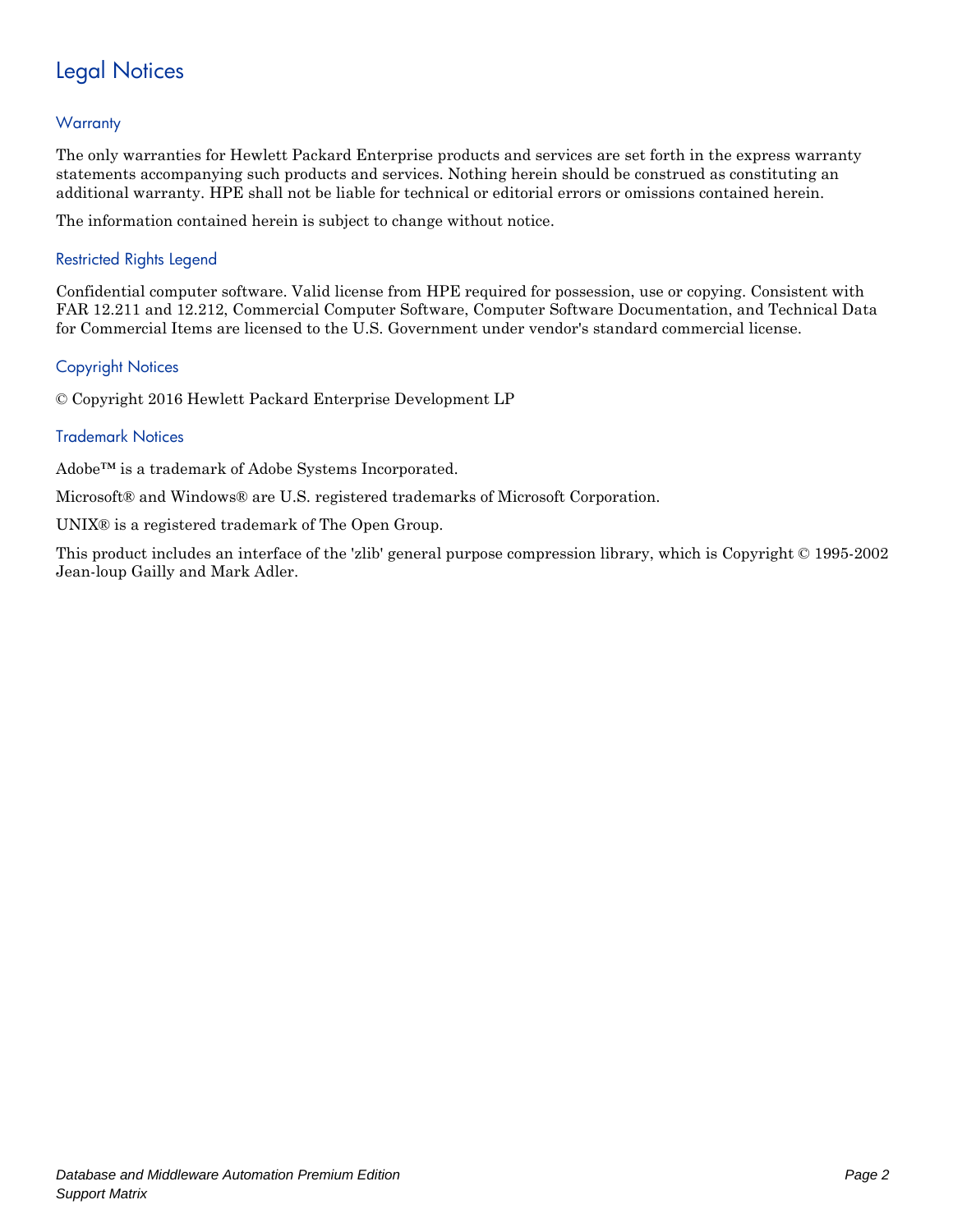# Documentation Updates

The title page of this document contains the following identifying information:

- Software Version number, which indicates the software version.
- Document Release Date, which changes each time the document is updated.
- Software Release Date, which indicates the release date of this version of the software.

To check for recent updates or to verify that you are using the most recent edition of a document, go to:

#### <https://softwaresupport.hpe.com/>

This site requires that you register for an HP Passport and sign-in. To register for an HP Passport ID, go to:

<https://hpp12.passport.hp.com/hppcf/createuser.do>

Or click the **Register** link at the top of the HPE Software Support page.

You will also receive updated or new editions if you subscribe to the appropriate product support service. Contact your HPE sales representative for details.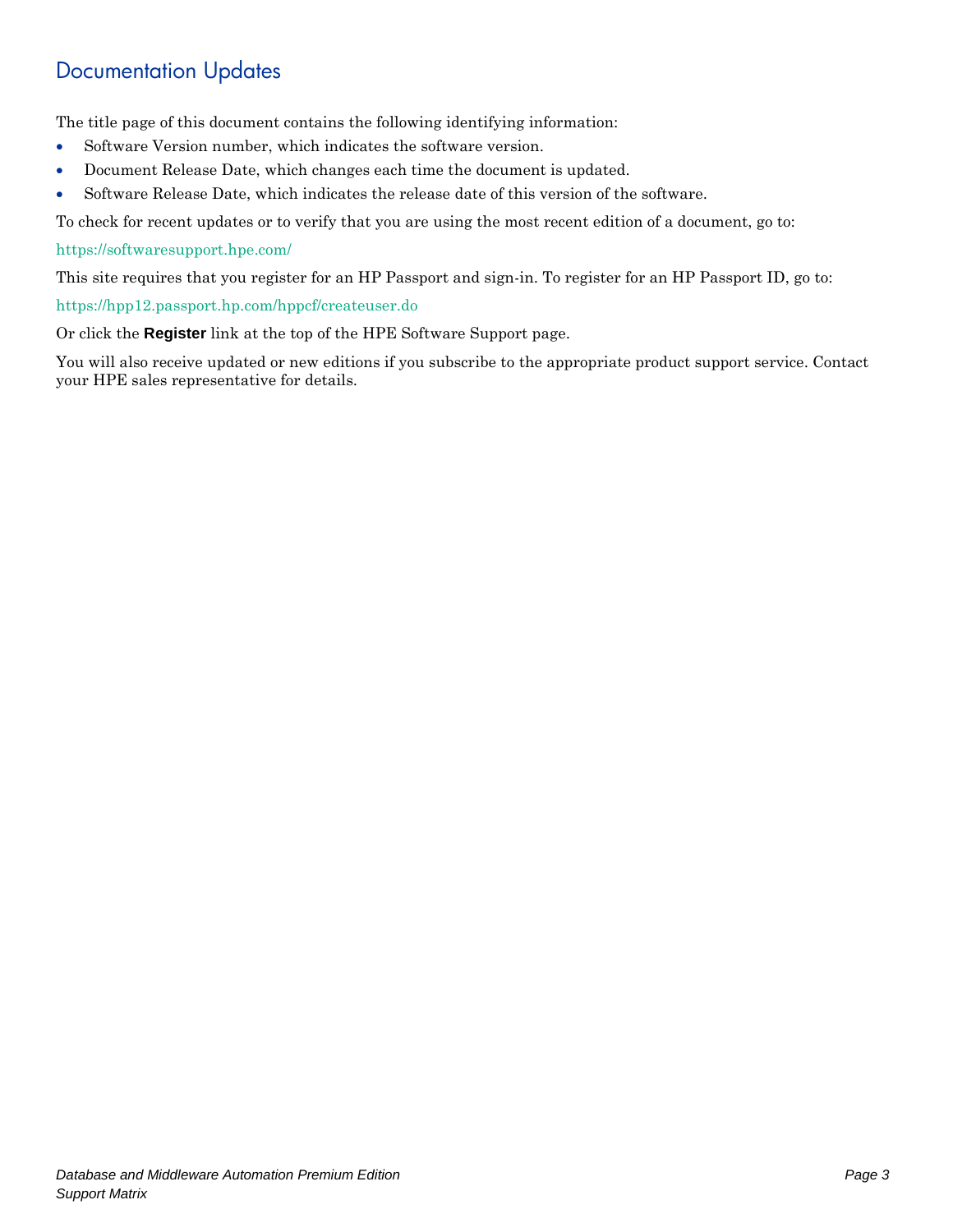# Support

Visit the HP Software Support web site at:

### <https://softwaresupport.hpe.com/>

This Web site provides contact information and details about the products, services, and support that HPE Software offers.

HPE Software online support provides customer self-solve capabilities. It provides a fast and efficient way to access interactive technical support tools needed to manage your business. As a valued support customer, you can benefit by using the support web site to:

- Search for knowledge documents of interest
- Submit and track support cases and enhancement requests
- Download software patches
- Manage support contracts
- Look up HPE support contacts
- Review information about available services
- Enter into discussions with other software customers
- Research and register for software training

Most of the support areas require that you register as an HP Passport user and sign in. Many also require a support contract. To register for an HP Passport ID, go to:

#### <https://hpp12.passport.hp.com/hppcf/createuser.do>

To find more information about access levels, go to:

<https://softwaresupport.hpe.com/web/softwaresupport/access-levels>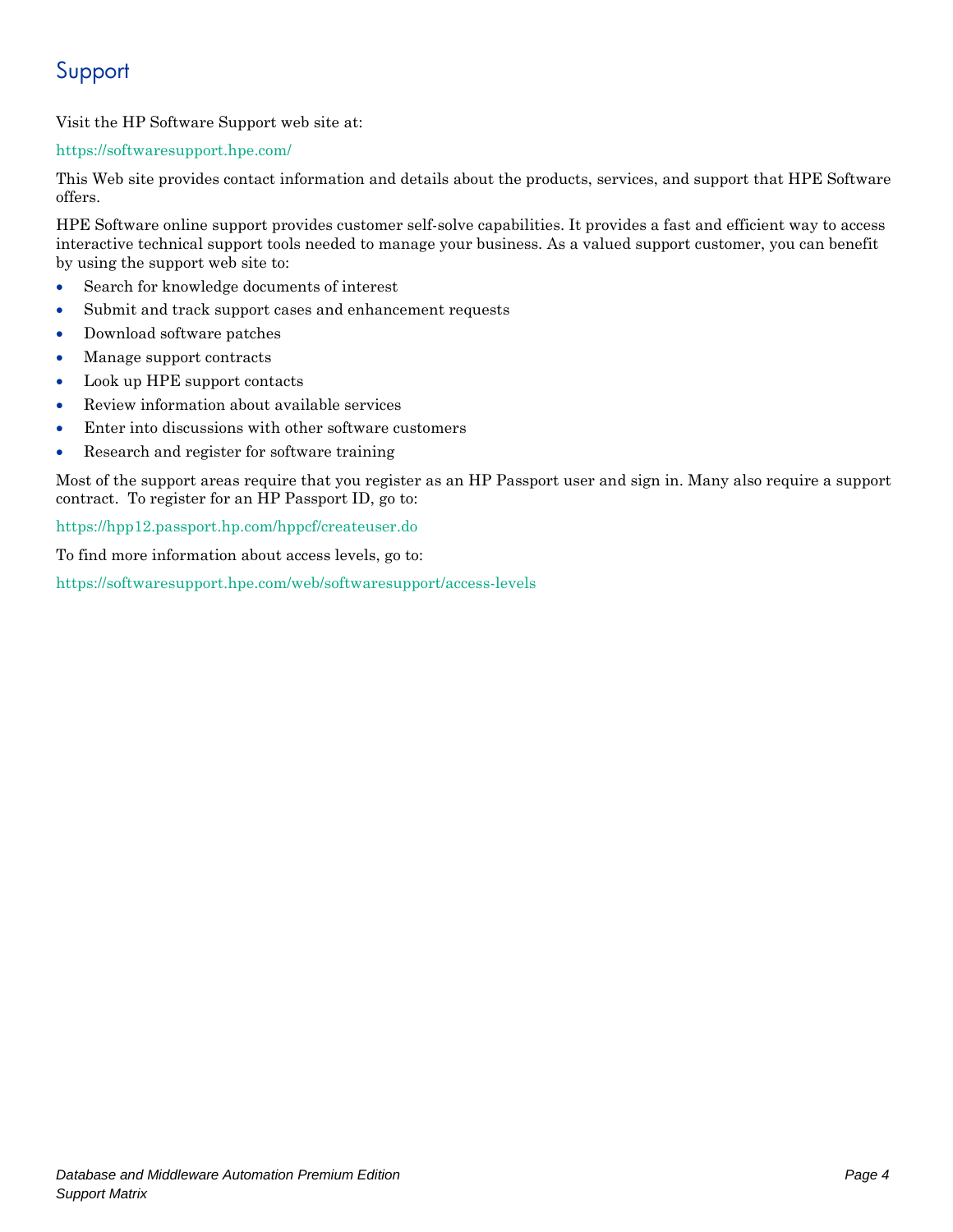### HPE Database and Middleware Automation Premium Version 10.50.000.000 Support Matrixes for Flows

The pages that follow provide support matrixes for the HPE DMA Premium flows. The matrixes contain the supported products, HPE DMA content packs, HPE DMA Premium flows, and supported platforms for each supported product version.

| <b>Type</b>         | <b>Included items</b>                                                                           |
|---------------------|-------------------------------------------------------------------------------------------------|
| Product             | <b>Oracle</b>                                                                                   |
|                     | Oracle MySQL                                                                                    |
|                     | Microsoft SQL Server                                                                            |
|                     | <b>Red Hat JBoss</b>                                                                            |
|                     | <b>IBM WebSphere</b>                                                                            |
|                     | Oracle WebLogic                                                                                 |
|                     | Apache Tomcat                                                                                   |
|                     | Apache                                                                                          |
| <b>Content Pack</b> | DMA Premium Database                                                                            |
|                     | <b>DMA Premium Middleware</b>                                                                   |
|                     | <b>DMA Premium Utilities</b>                                                                    |
| Platform OS         | Linux Platform: Red Hat Enterprise Linux, SUSE Enterprise Linux Server, Oracle Enterprise Linux |
|                     | Windows                                                                                         |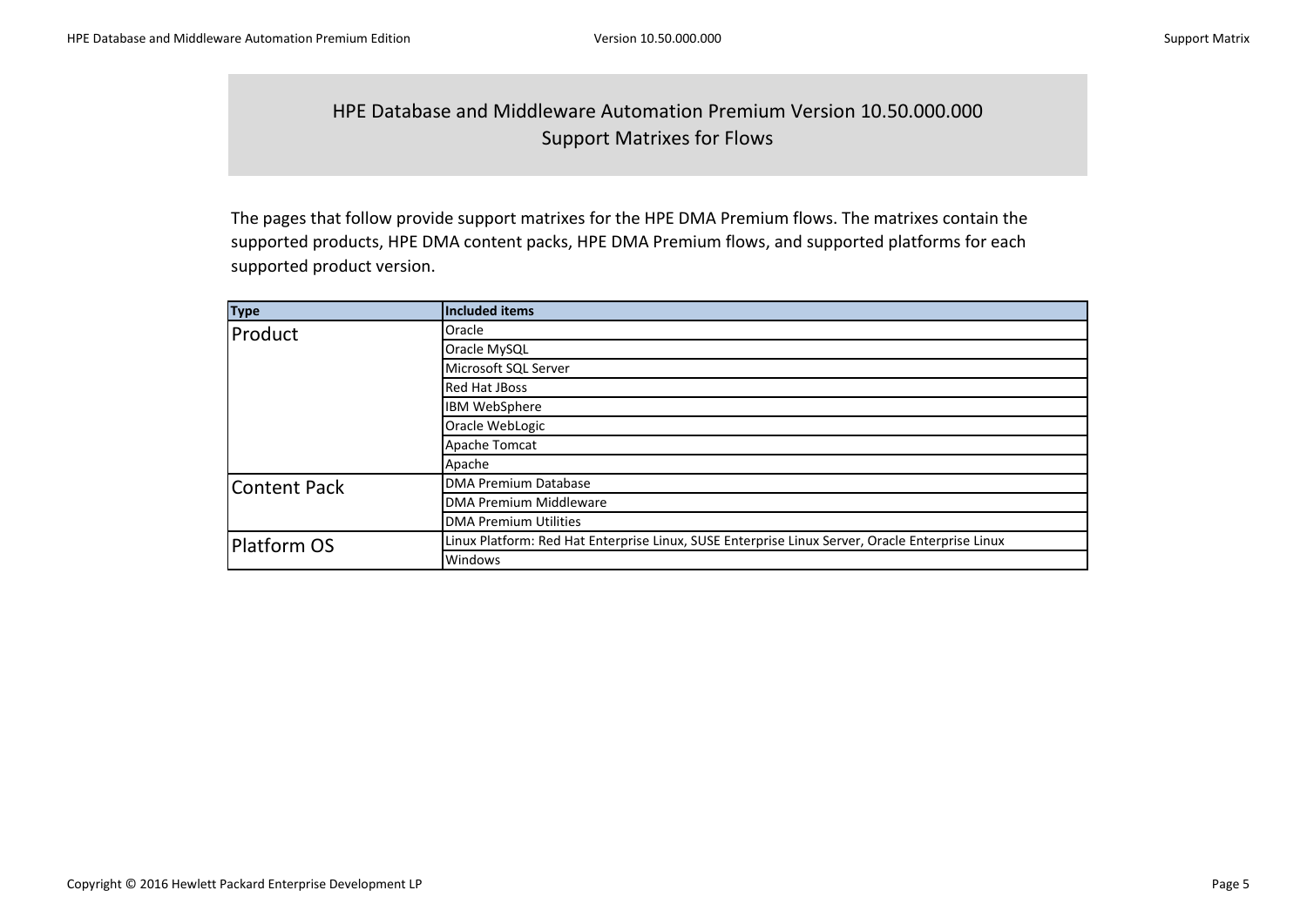| Oracle Database             |                                                                                        |                | <b>Red Hat Enterprise Linux</b><br>5, 6, 7<br>SUSE Enterprise Linux Server 10,<br>11<br><b>Oracle Enterprise Linux</b><br>5, 6, 7 |
|-----------------------------|----------------------------------------------------------------------------------------|----------------|-----------------------------------------------------------------------------------------------------------------------------------|
| <b>Content Pack</b>         | <b>Workflow</b>                                                                        | Oracle12.1.0.x | <b>Oracle 11.2.0.x</b>                                                                                                            |
|                             | Oracle - Patch Grid Infrastructure and Databases                                       | ۰              | ۰                                                                                                                                 |
|                             | Oracle - Rollback Patch from Grid Infrastructure and Database                          | ۰              | ۰                                                                                                                                 |
|                             | Oracle - Migrate and Patch Grid Managed Database                                       | ۰              | ۰                                                                                                                                 |
|                             | Oracle - Configure Data Guard Broker Properties                                        | ۰              | $\bullet$                                                                                                                         |
|                             | Oracle - Create Database Broker Configuration<br>Oracle - Data Guard Broker Switchover | $\bullet$      | $\bullet$                                                                                                                         |
|                             | Oracle - Provision Data Guard                                                          | ۰              | ۰                                                                                                                                 |
|                             |                                                                                        | ۰              | ۰                                                                                                                                 |
|                             | Install or Configure ASMLib<br>Move ASM Datafiles                                      |                | ۰<br>۰                                                                                                                            |
|                             | Add or Alter an ASM Diskgroup                                                          | ۰              | $\bullet$                                                                                                                         |
|                             | Oracle - Provision or Upgrade Grid Infrastructure                                      | $\bullet$      | ۰                                                                                                                                 |
|                             | <b>Oracle - Patch Home and Database</b>                                                | ۰              | ۰                                                                                                                                 |
|                             | Clone Oracle Home                                                                      | ۰              | ۰                                                                                                                                 |
|                             | Migrate Oracle Home                                                                    | ۰              | ۰                                                                                                                                 |
| <b>DMA Premium Database</b> | Oracle - Rollback Patch from Home and Databases                                        | ۰              | $\bullet$                                                                                                                         |
|                             | Oracle - Upgrade Database                                                              |                | ۰                                                                                                                                 |
|                             | <b>Oracle - Provision Database</b>                                                     | ۰              | ۰                                                                                                                                 |
|                             | Oracle - Provision Pluggable Database                                                  | ۰              |                                                                                                                                   |
|                             | Oracle - Provision Database Software                                                   | $\bullet$      | ۰                                                                                                                                 |
|                             | Oracle - Provision Client                                                              | $\bullet$      | ۰                                                                                                                                 |
|                             | Oracle - Start or Stop Database                                                        | ۰              | ۰                                                                                                                                 |
|                             | Oracle - Drop Database                                                                 | ۰              | $\bullet$                                                                                                                         |
|                             | Oracle - Export Database via Data Pump*                                                | ۰              | ۰                                                                                                                                 |
|                             | Oracle - Extract Database via RMAN                                                     | ۰              | ۰                                                                                                                                 |
|                             | Oracle - Refresh Database via Data Pump*                                               | ۰              | $\bullet$                                                                                                                         |
|                             | Oracle - Refresh Database via RMAN                                                     |                | ۰                                                                                                                                 |
|                             | Oracle - SQL Release                                                                   | ٠              | ۰                                                                                                                                 |

\* Oracle bug in 12c for Full Export, works on for schema.

\* Only supported with Schema option

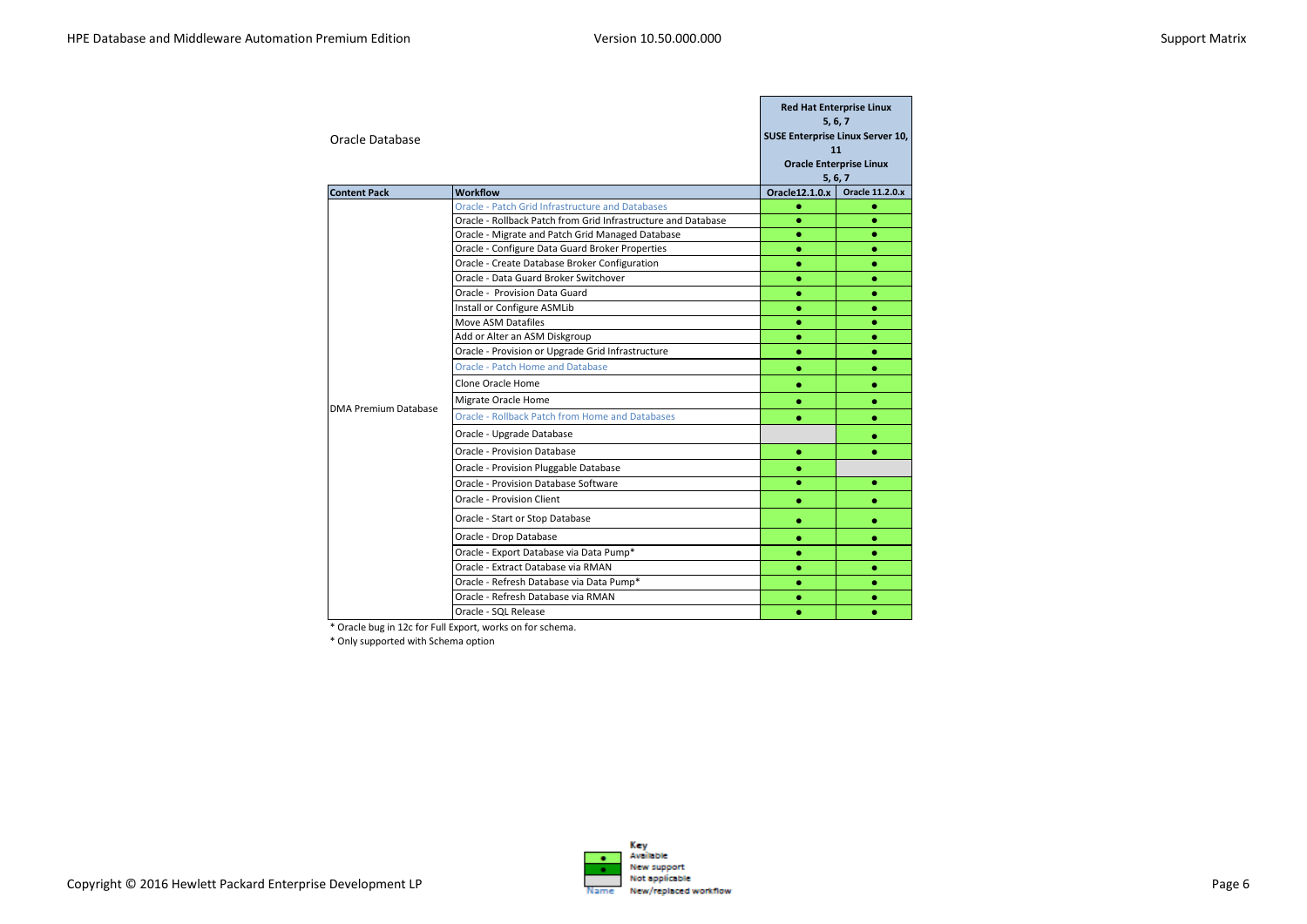### SQL Server

| ייעב טכו עכו         |                                          |                 |                                                |                    |
|----------------------|------------------------------------------|-----------------|------------------------------------------------|--------------------|
|                      |                                          |                 | <b>Windows</b><br>2008, 2008 R2, 2012, 2012 R2 |                    |
| <b>Content Pack</b>  | <b>Workflow</b>                          | <b>SQL 2014</b> | <b>SQL 2012</b>                                | <b>SQL 2008 R2</b> |
|                      | MS SQL - Install Standalone SQL Instance |                 |                                                |                    |
|                      | MS SQL - Create Database                 |                 |                                                |                    |
|                      | MS SQL - Start or Stop Instance          | $\bullet$       |                                                |                    |
|                      | MS SQL-UpgradeStandaloneSQLInstance      |                 |                                                |                    |
|                      | MS SQL-InstallClusteredSQLInstance       |                 |                                                |                    |
|                      | MS SQL-AddNodetoCluster                  |                 |                                                |                    |
| DMA Premium Database | MS SQL - Drop Database                   |                 |                                                |                    |
|                      | <b>DB Release for SQL Server</b>         | $\bullet$       |                                                |                    |
|                      | MSSQL - InstallPatch                     |                 |                                                |                    |
|                      | MSSQL - RollbackPatch                    |                 |                                                |                    |
|                      | MSSQL - InstallClusterPatch              |                 |                                                |                    |
|                      | MSSQL - BackupDatabase                   |                 |                                                |                    |
|                      | MSSQL - RestoreDatabase                  |                 |                                                |                    |

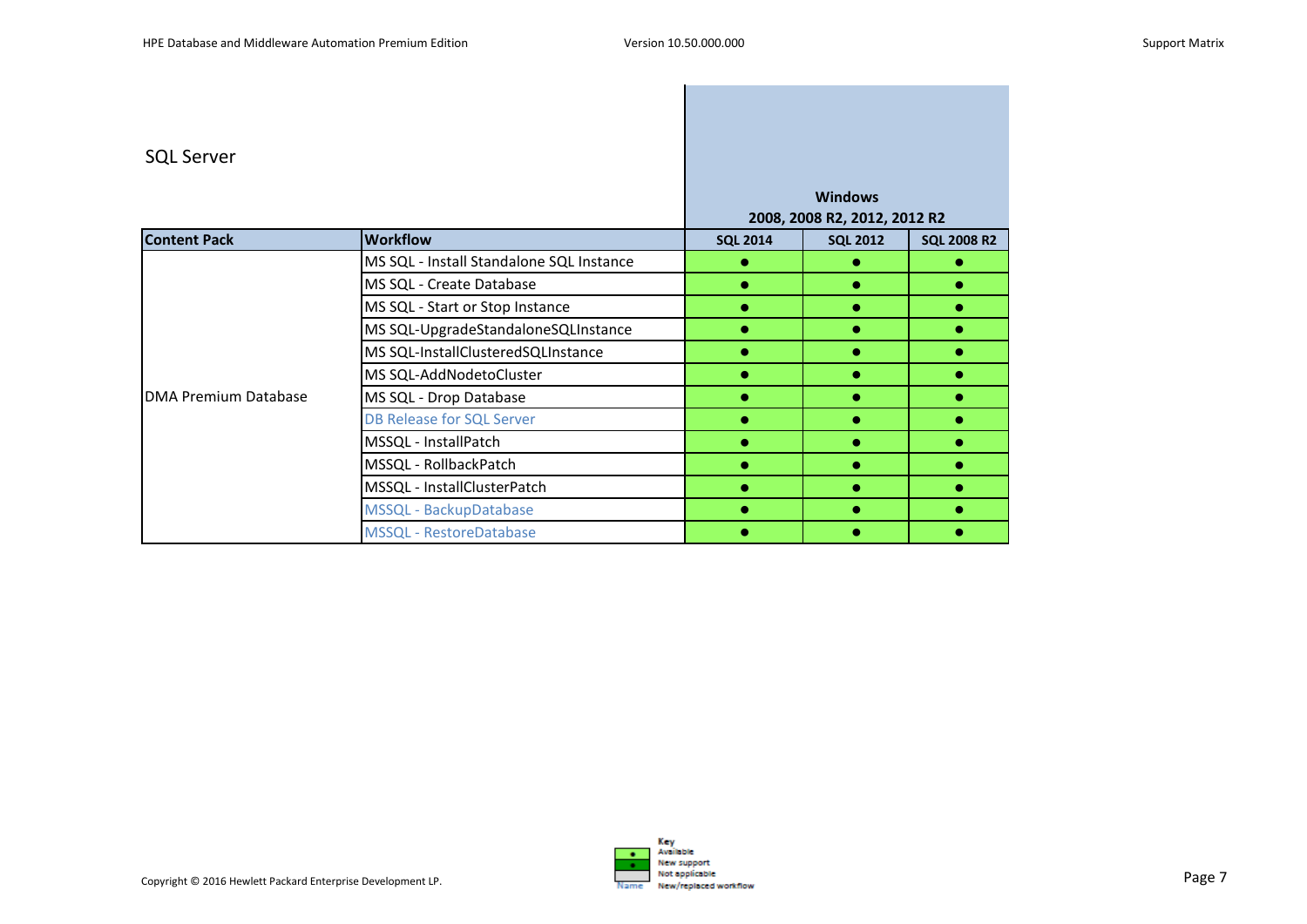|                             |                                | <b>Red Hat Enterprise Linux</b>     |
|-----------------------------|--------------------------------|-------------------------------------|
|                             | 5, 6, 7                        |                                     |
|                             |                                | <b>SUSE Enterprise Linux Server</b> |
| <b>MySQL</b>                |                                | 10, 11                              |
|                             |                                | <b>Oracle Enterprise Linux</b>      |
|                             |                                | 5, 6, 7                             |
|                             |                                |                                     |
| <b>Content Pack</b>         | <b>Workflow</b>                | MySQL 5.6                           |
|                             | MySQL - Create Database        |                                     |
|                             | MySQL - Drop Database          |                                     |
| <b>DMA Premium Database</b> | MySQL - Install Instance       |                                     |
|                             | MySQL - UpgradeInstance        |                                     |
|                             | MySQL - Start or Stop Database |                                     |
|                             | MySQL - SQLRelease             |                                     |

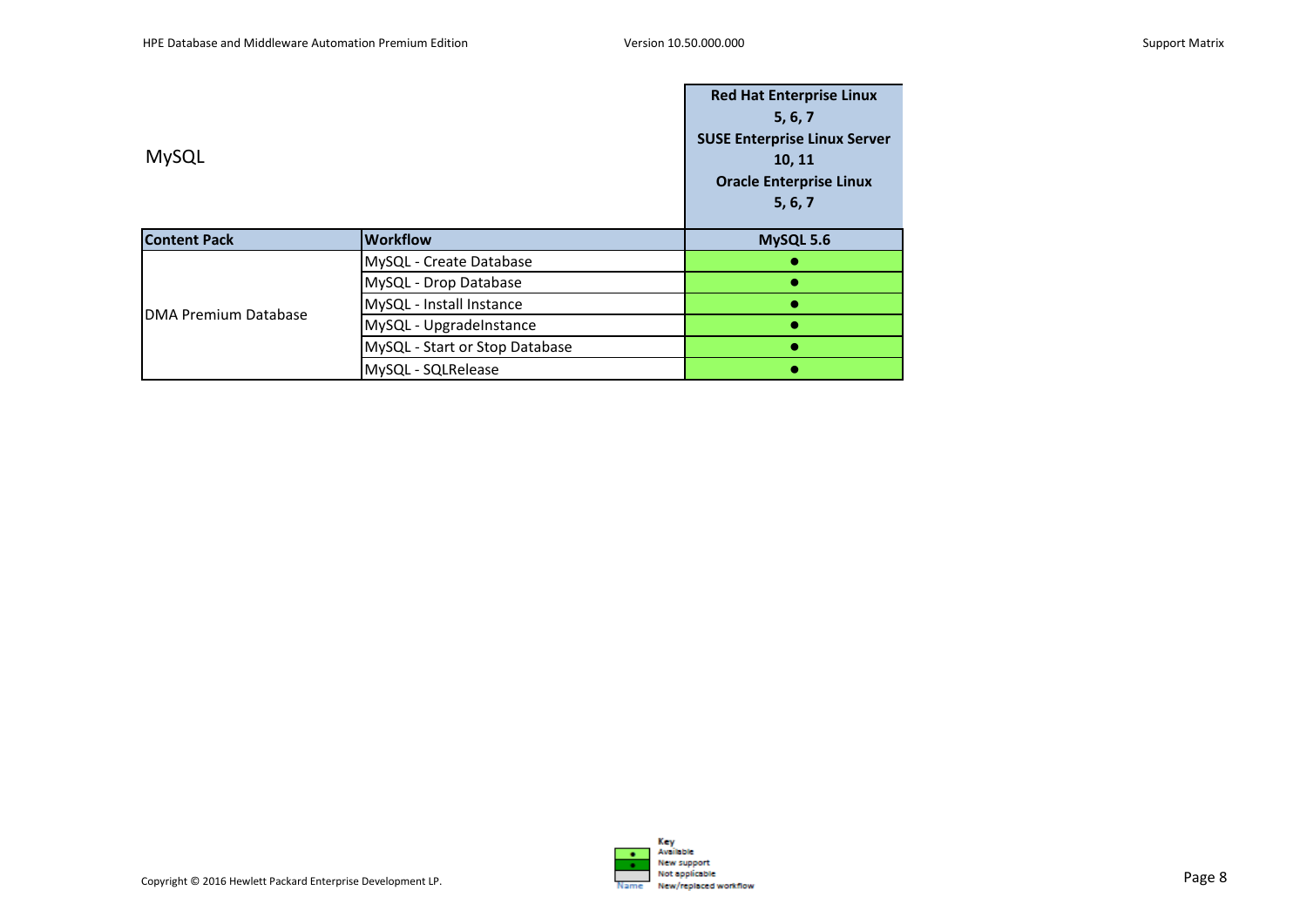| <b>JBoss</b>           |                                                      |            | <b>Red Hat Enterprise Linux</b><br>5, 6, 7<br><b>SUSE Enterprise Linux Server 10,</b><br>11<br><b>Oracle Enterprise Linux</b><br>5, 6, 7 |
|------------------------|------------------------------------------------------|------------|------------------------------------------------------------------------------------------------------------------------------------------|
| <b>Content Pack</b>    | <b>Workflow</b>                                      | <b>EAP</b> | WildFly"                                                                                                                                 |
|                        | <b>JBoss - Patch Software</b>                        |            |                                                                                                                                          |
|                        | JBoss - Rollback Patch Software*                     |            |                                                                                                                                          |
| DMA Premium Middleware | <b>Provision Open Source JBoss 7 StandAlone Mode</b> | ●          |                                                                                                                                          |
|                        | <b>JBoss - Provision Software</b>                    |            |                                                                                                                                          |
|                        | JBoss - Code Release                                 |            |                                                                                                                                          |

\* CE 7 - Community Edition Version 7

\*\* EAP - JBoss EAP 6.1.0, 6.2.0, 6.3.0

# WildFly - JBoss WildFly 8.0.0, 8.1.0, 8.2.0

\* EAP - Patching and Rollback Supported version: EAP 6.2 onwards, WildFly 8.0.0, 8.1.0, 8.2.0

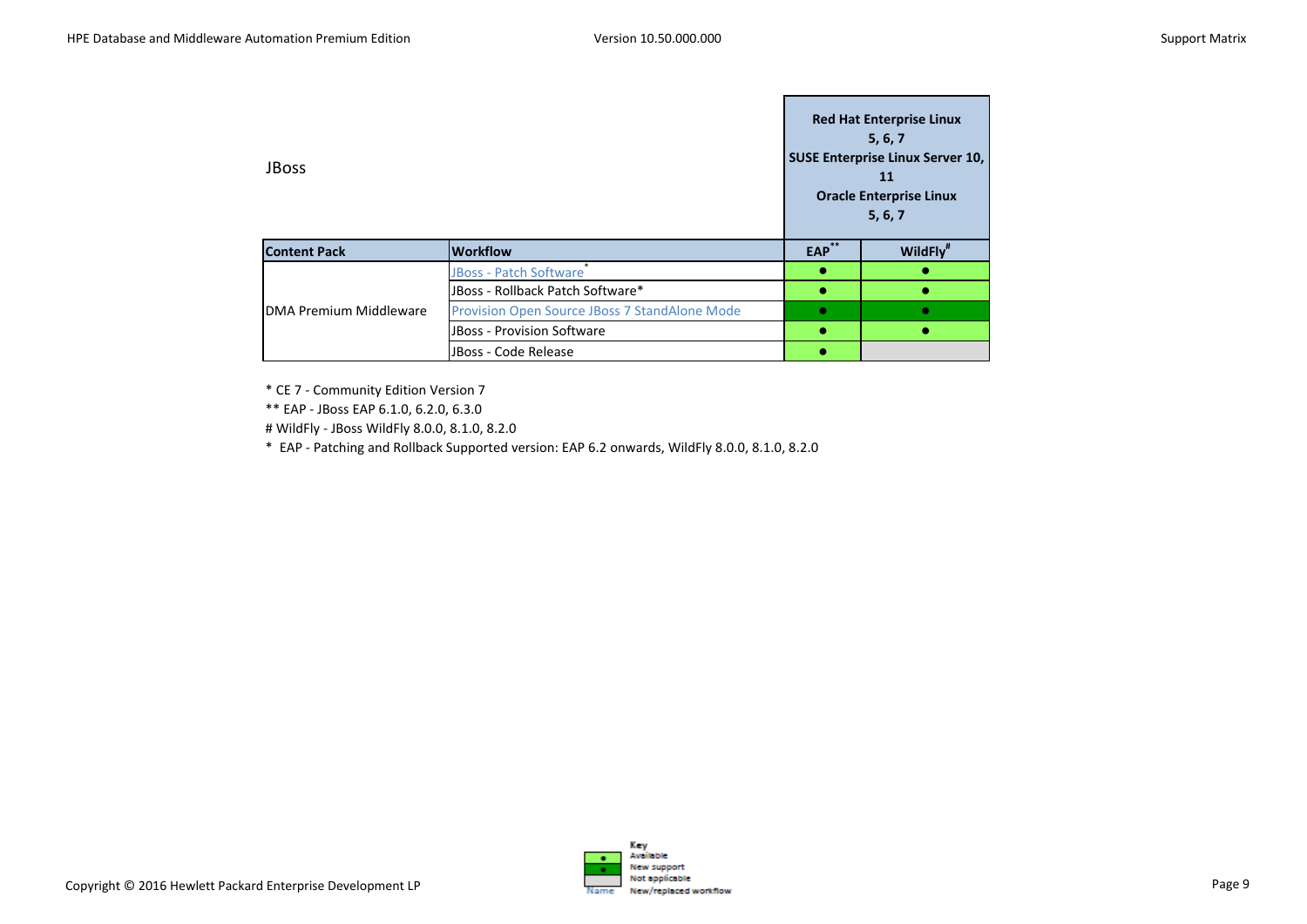| WebLogic               |                                                       | <b>Red Hat Enterprise Linux</b><br>5, 6, 7<br><b>SUSE Enterprise Linux Server</b><br>10, 11<br><b>Oracle Enterprise Linux</b><br>5, 6, 7 |     |
|------------------------|-------------------------------------------------------|------------------------------------------------------------------------------------------------------------------------------------------|-----|
| <b>Content Pack</b>    | <b>Workflow</b>                                       | 11G                                                                                                                                      | 12C |
|                        | Increase WebLogic Domain Span                         | ۰                                                                                                                                        | ٠   |
|                        | Provision WebLogic Cluster                            |                                                                                                                                          |     |
|                        | WebLogic - Provision Weblogic Managed Servers         |                                                                                                                                          |     |
|                        | WebLogic - Provision Weblogic Domain and Admin Server |                                                                                                                                          |     |
|                        | WebLogic - Provision Weblogic Software                |                                                                                                                                          |     |
| DMA Premium Middleware | WebLogic - Provision Advanced Domain and Admin Server | $\bullet$                                                                                                                                | ۰   |
|                        | WebLogic - Create Trust and Identity Keystore*        |                                                                                                                                          |     |
|                        | WebLogic - Patch WebLogic Domain                      |                                                                                                                                          |     |
|                        | Weblogic - Rollback Patch                             |                                                                                                                                          |     |
|                        | <b>WebLogic - Create and Configure Datasource</b>     | $\bullet$                                                                                                                                | ٠   |
|                        | WebLogic - Code Release                               |                                                                                                                                          |     |

\* Supports Java 1.6 and 1.7

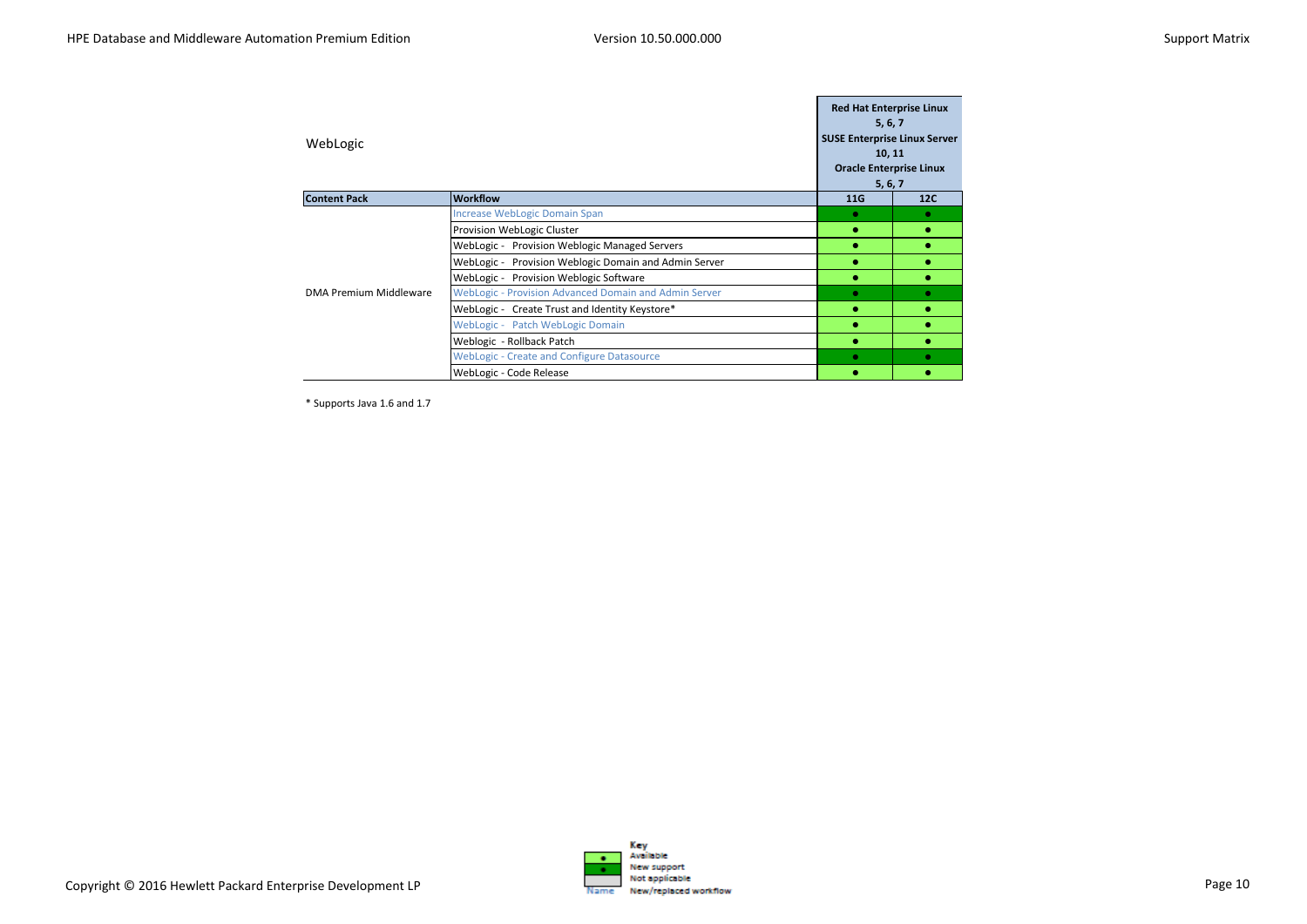| WebSphere              |                                                               |           | <b>Red Hat Enterprise Linux</b><br>5, 6, 7<br><b>SUSE Enterprise Linux Server</b><br>10, 11<br><b>Oracle Enterprise Linux</b><br>5, 6, 7 |                |           | <b>Windows</b><br>2008 R2, 2012, 2012 R2 |           |
|------------------------|---------------------------------------------------------------|-----------|------------------------------------------------------------------------------------------------------------------------------------------|----------------|-----------|------------------------------------------|-----------|
| <b>Content Pack</b>    | <b>Workflow</b>                                               | 8.5.x     | 8                                                                                                                                        | $\overline{7}$ | 8.5.x     | 8                                        |           |
|                        | WebSphere 8 - Patch Network Cell                              | ۰         |                                                                                                                                          |                | ۰         | ٠                                        | $\bullet$ |
|                        | <b>IBM HTTP Server - Patch Software</b>                       | $\bullet$ | $\bullet$                                                                                                                                |                | $\bullet$ | $\bullet$                                |           |
|                        | Create Custom Node from Existing WebSphere 7 Install          |           |                                                                                                                                          | $\bullet$      |           |                                          | $\bullet$ |
|                        | Create StandAlone From Existing WebSphere 7 Install           |           |                                                                                                                                          | $\bullet$      |           |                                          | $\bullet$ |
|                        | Provision IBM HTTP Server 7 and Plug-in                       |           |                                                                                                                                          | $\bullet$      |           |                                          | $\bullet$ |
|                        | Provision WebSphere 7 and Custom Node                         |           |                                                                                                                                          | $\bullet$      |           |                                          | $\bullet$ |
|                        | Provision WebSphere 7 and Deployment Manager                  |           |                                                                                                                                          | $\bullet$      |           |                                          | ۰         |
|                        | Provision WebSphere 7 StandAlone Profile                      |           |                                                                                                                                          | $\bullet$      |           |                                          | $\bullet$ |
| DMA Premium Middleware | Provision WebSphere and Deployment Manager                    |           | ۰                                                                                                                                        | ٠              | ۰         | ٠                                        |           |
|                        | Provision WebSphere and Custom Node                           |           |                                                                                                                                          |                | ٠         |                                          |           |
|                        | Provision WebSphere and Stand-Alone                           |           | $\bullet$                                                                                                                                | $\bullet$      | $\bullet$ | $\bullet$                                |           |
|                        | Provision WebSphere Stand-Alone Profile From Existing Install |           | ٠                                                                                                                                        |                | ۰         | ۰                                        |           |
|                        | Provision WebSphere Custom Node Profile From Existing Install |           |                                                                                                                                          | $\bullet$      | ۰         | ٠                                        |           |
|                        | WebSphere - Provision WebSphere SDK Java                      | $\bullet$ | $\bullet$                                                                                                                                |                | $\bullet$ | $\bullet$                                |           |
|                        | <b>WebSphere - Provision IBM HTTP Server</b>                  | ۰         | $\bullet$                                                                                                                                |                | $\bullet$ | $\bullet$                                |           |
|                        | WebSphere - Configure IBM HTTP Server                         | $\bullet$ | $\bullet$                                                                                                                                |                | $\bullet$ | $\bullet$                                |           |
|                        | WebSphere - Code Release                                      | ٠         | ٠                                                                                                                                        |                | ۰         |                                          |           |

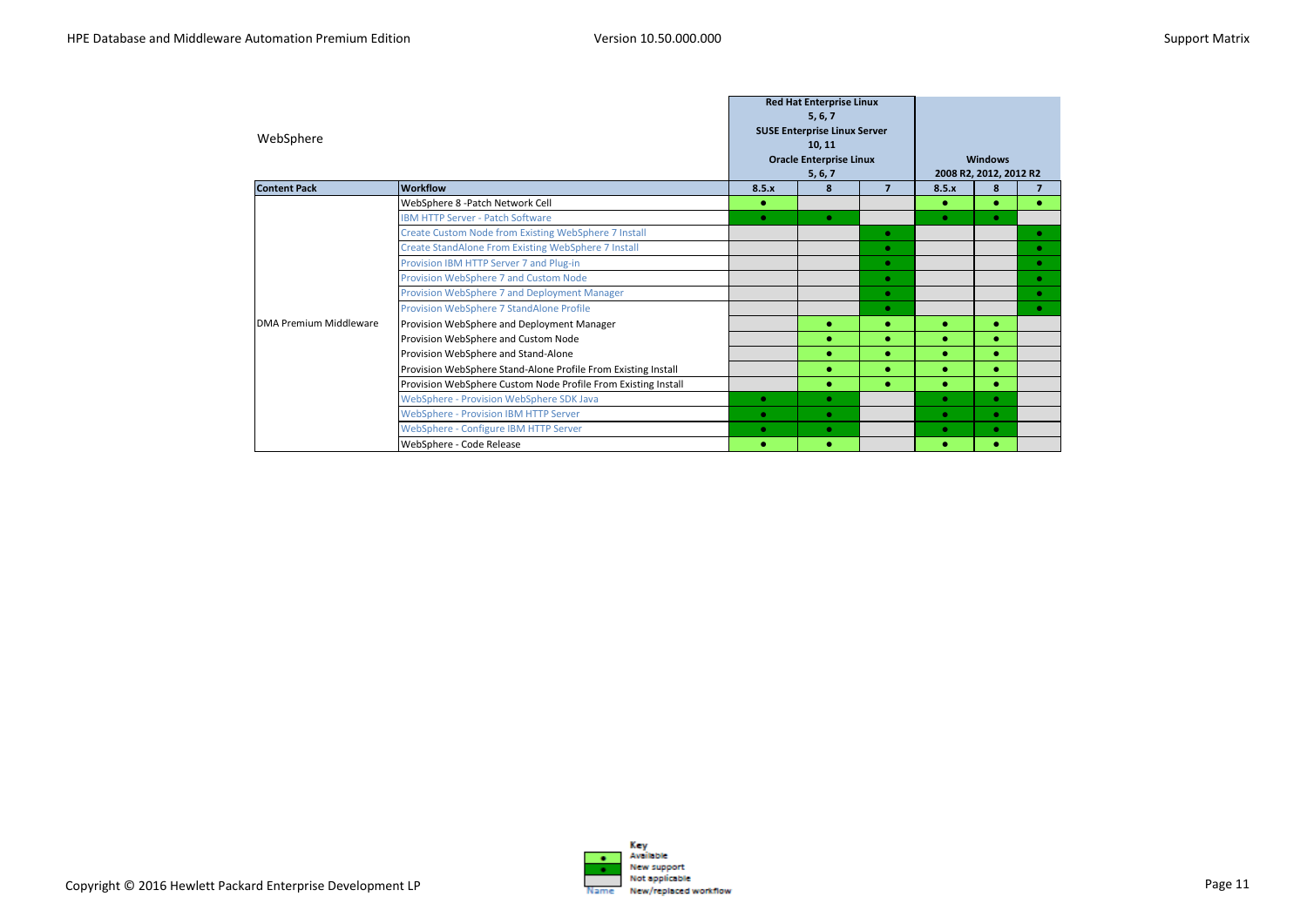| Apache                        |                                    |       | <b>Red Hat</b><br><b>Enterprise Linux</b><br>5, 6, 7<br><b>SUSE Enterprise Linux</b><br>Server 10, 11<br><b>Oracle Enterprise Linux 5,</b><br>6,7 | <b>Windows</b><br>2008 R2, 2012, 2012<br><b>R2</b> |       |
|-------------------------------|------------------------------------|-------|---------------------------------------------------------------------------------------------------------------------------------------------------|----------------------------------------------------|-------|
| <b>Content Pack</b>           | <b>Workflow</b>                    | 2.2.x | 2.4.x                                                                                                                                             | 2.2.x                                              | 2.4.x |
| <b>DMA Premium Middleware</b> | <b>Apache - Provision Software</b> |       | ÷                                                                                                                                                 |                                                    |       |

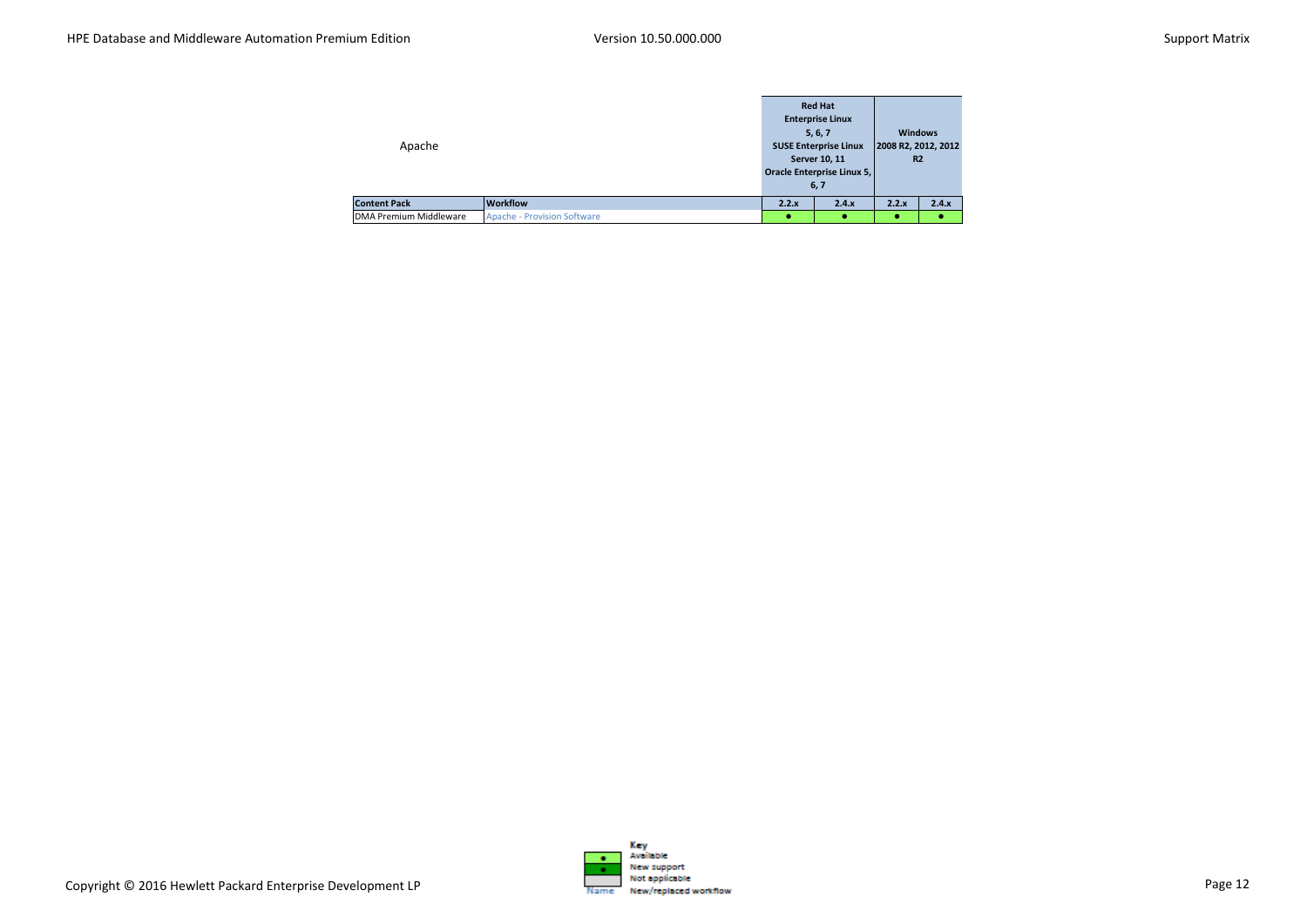| Tomcat                        |                                    |       | <b>Red Hat</b><br><b>Enterprise Linux</b><br>5, 6, 7<br><b>SUSE Enterprise Linux</b><br>Server 10, 11<br>Oracle Enterprise Linux 5,<br>6,7 | <b>Windows</b><br>2008 R2, 2012, 2012<br>R <sub>2</sub> |       |
|-------------------------------|------------------------------------|-------|--------------------------------------------------------------------------------------------------------------------------------------------|---------------------------------------------------------|-------|
| <b>Content Pack</b>           | <b>Workflow</b>                    | 2.2.x | 2.4.x                                                                                                                                      | 2.2.x                                                   | 2.4.x |
| <b>DMA Premium Middleware</b> | <b>Tomcat - Provision Software</b> |       | ٠                                                                                                                                          |                                                         |       |

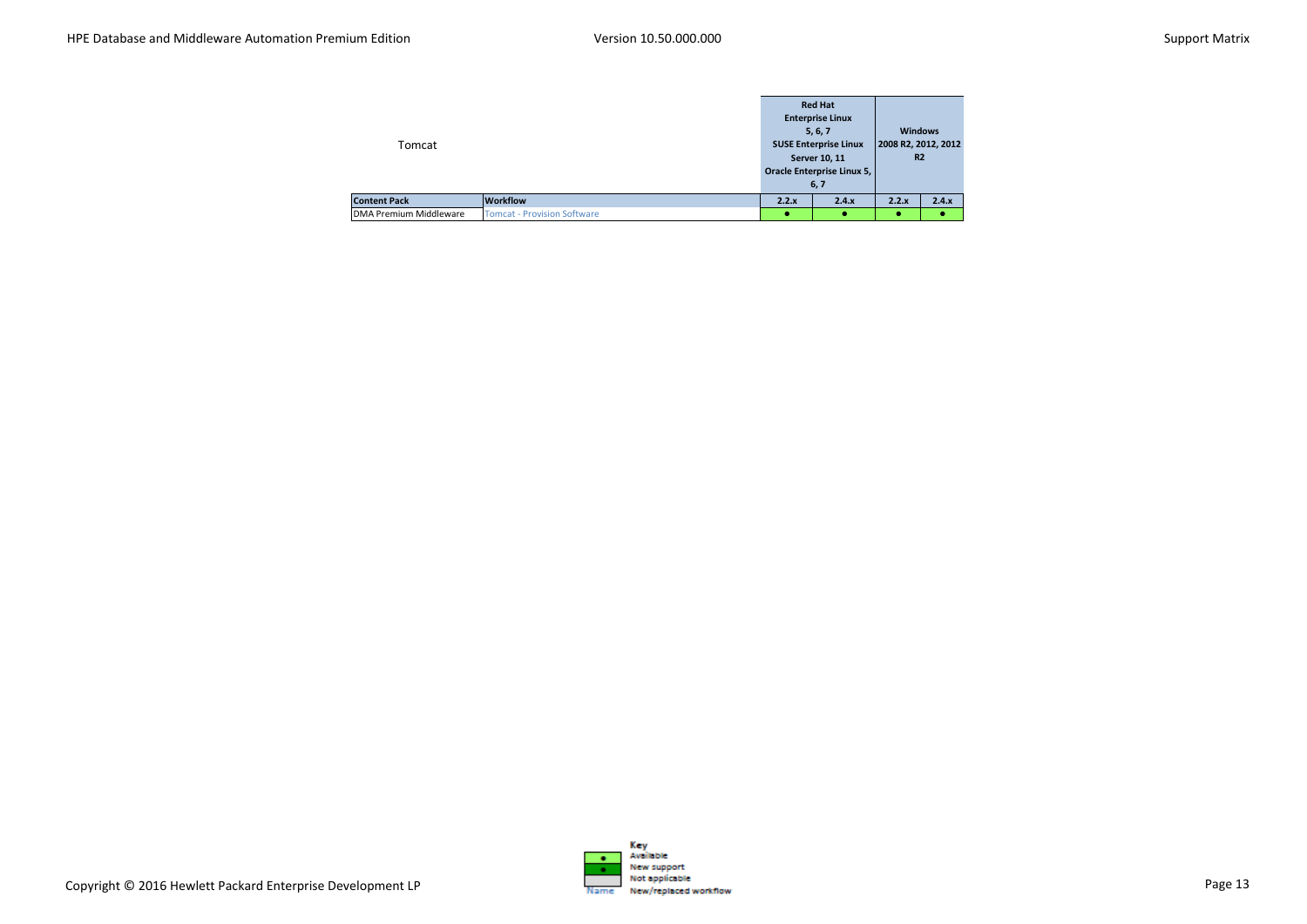## HPE Database and Middleware Automation Premium Edition 10.50.000.000 Required Platform Infrastructure

| Platform Infrastructure   | Product                             | <b>Version</b>  |
|---------------------------|-------------------------------------|-----------------|
| <b>Orchestration tool</b> | <b>HPE Operations Orchestration</b> | 10.20 and later |